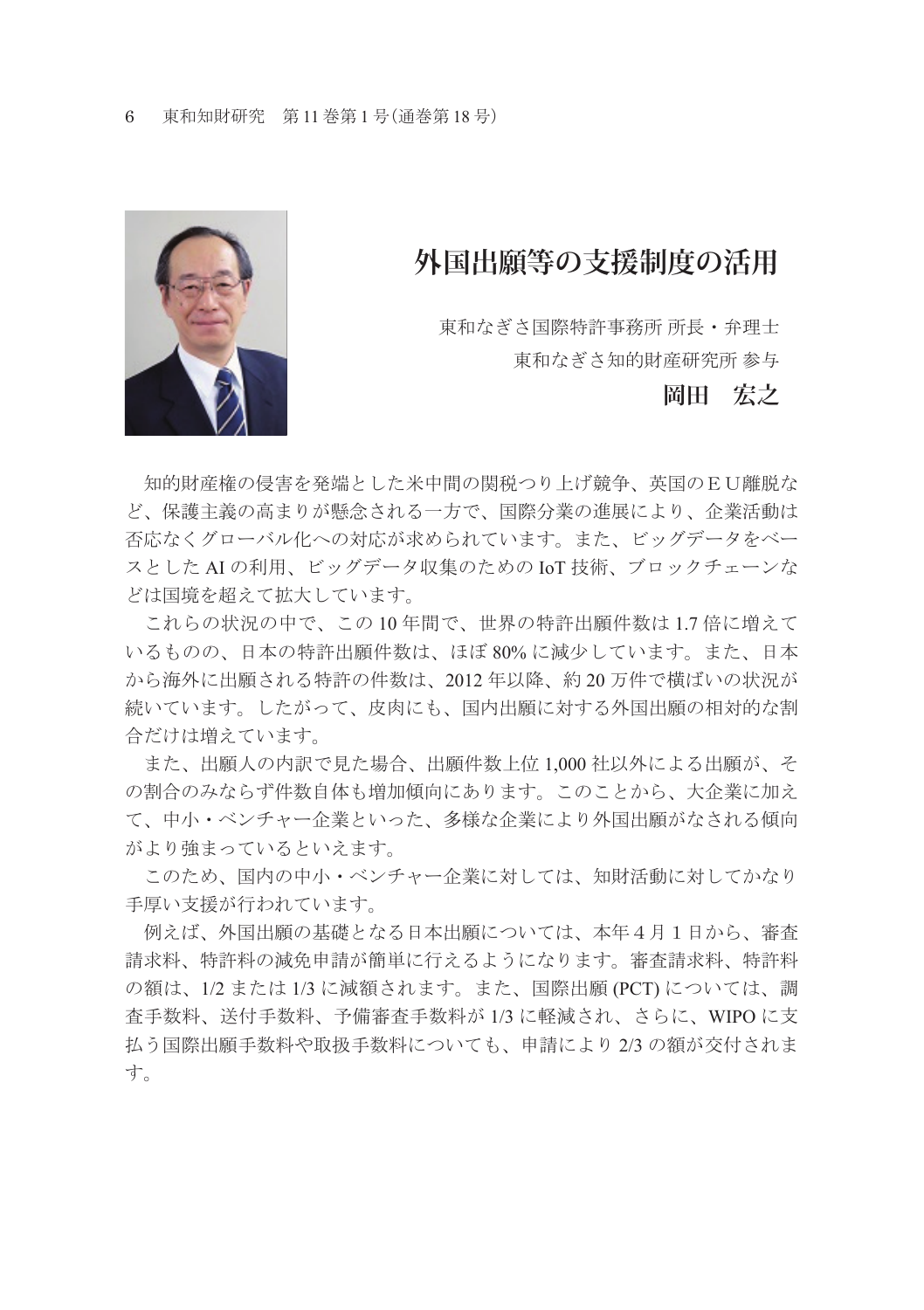東和なぎさ国際特許事務所は、これらの支援施策の活用についても留意し、皆 様の事業活動にお役に立てるよう鋭意努力してまいります。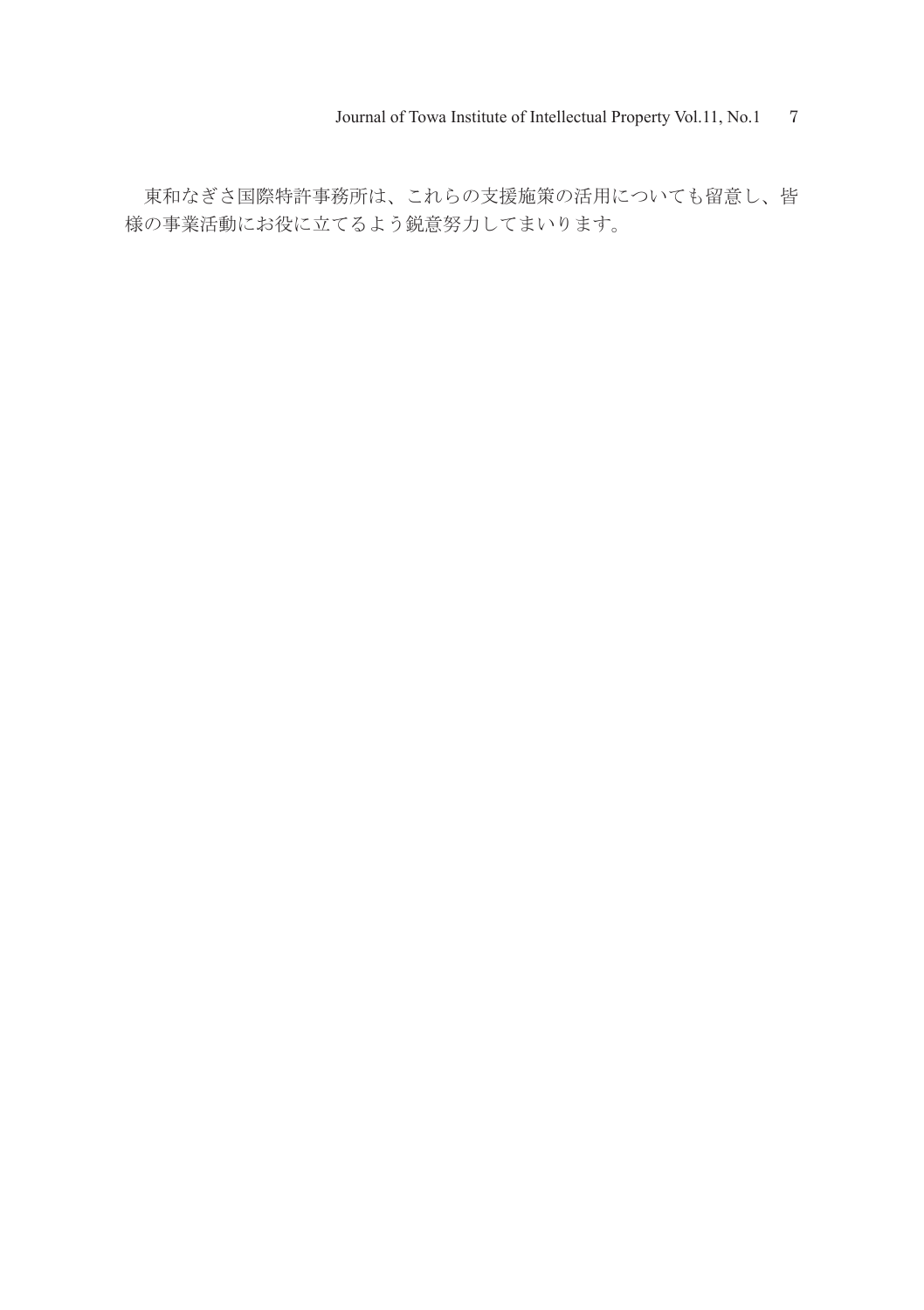## **Utilization of support system for foreign applications etc.**

Counselor, Towa Nagisa Institute of Intellectual Property Representative Partner / President, Patent Attorney Towa Nagisa International Patent Firm

## **Hiroyuki Okada**

 There is concern about the rise in protectionism typified by the tight raise competition between the US and the US triggered by the infringement of intellectual property rights and the British departure from the EU. On the other hand, due to the progress of international division of labor, enterprises are unavoidably required to deal with globalization.

 Also, the use of AI based on big data, IoT technology for big data collection and block chains are expanding beyond national borders.

 In these circumstances, the number of patent applications in the world has increased 1.7 times in the past 10 years, but the number of Japanese patent applications has decreased to almost 80%. In addition, the number of patents filed abroad from Japan has remained flat at around 200,000 since 2012. Therefore, only the relative proportion of foreign applications to national applications is ironically increasing.

 Also, when looking at the breakdown of the applicant, not only the proportion of the applications filed by the top 1,000 applications but also the number of cases themselves are increasing. From this, it can be said that there is a growing tendency for foreign applications to be filed by diverse companies such as medium- and small-sized and venture companies in addition to large companies.

 For this reason, considerable support is being given to domestic SMEs and venture companies for intellectual property activities.

 For example, from 1st April this year, applications for exemption request and patent fee reduction can be easily applied to Japanese applications which are the foundation of foreign applications, and the amount of examination request fee and patent fee, It will be reduced to 1/2 or 1/3. In addition, the search fee, the sending fee, and the